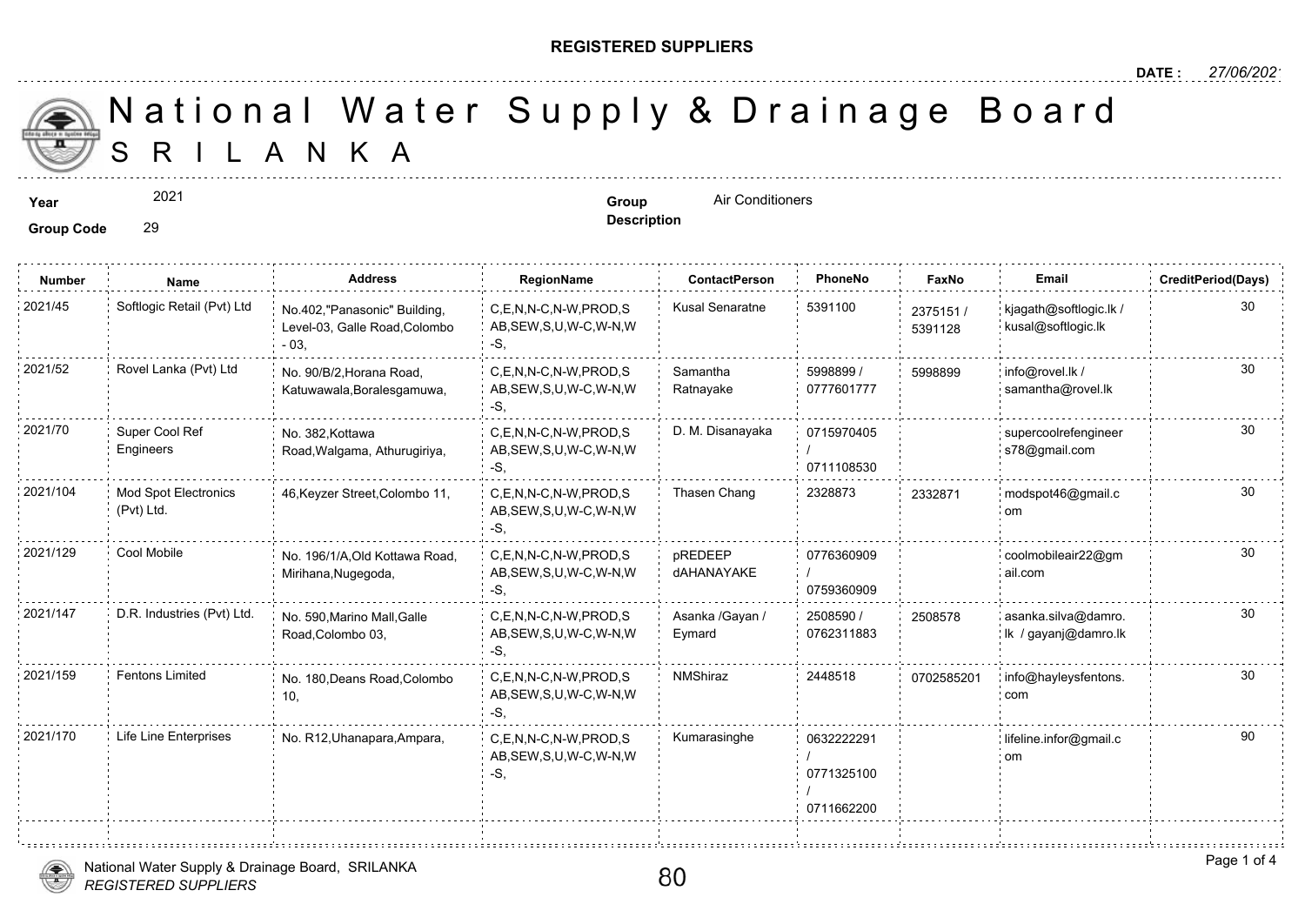

# S R I L A N K A National Water Supply & Drainage

2021

**Description**

**Year Group** Air Conditioners

**Group Code** 29

| <b>Number</b> | Name                                | <b>Address</b>                                                     | RegionName                                                | <b>ContactPerson</b>                              | PhoneNo                                                                       | Faxl                        |
|---------------|-------------------------------------|--------------------------------------------------------------------|-----------------------------------------------------------|---------------------------------------------------|-------------------------------------------------------------------------------|-----------------------------|
| 2021/179      | Innovate Trading                    | No. 26/26,3rd<br>Lane, Alubogahalandha,<br>Mavittara, Piliyandala, | C,E,N,N-C,N-W,PROD,S<br>AB, SEW, S, U, W-C, W-N, W<br>-S. | Yasitha C<br>Kumarasinghe                         | 5332266 /<br>0714203203                                                       | 533226                      |
| 2021/183      | Abans PLC                           | 498, Galle Road, Colombo 03,                                       | C,E,N,N-C,N-W,PROD,S<br>AB, SEW, S, U, W-C, W-N, W<br>-S, | M. Soysa - AC /<br>Prabath -E /<br>Janaranga- Com | 2565292-AC<br>/ 5775035 /<br>5775091 /<br>5775073-E/<br>5776978-C/<br>5776932 | 451250<br>/ 45124<br>593636 |
| 2021/203      | Nativeway (Pvt) Ltd                 | No. 549, Sri Sangaraja<br>Mawatha, Colombo - 10,                   | C.E.N.N-C.N-W.PROD.S<br>AB, SEW, S, U, W-C, W-N, W<br>-S, | N.K. Kularatne                                    | 2030730 /<br>2327634 /<br>0773370742                                          | 233680                      |
| 2021/228      | Dinapala Super Centre               | No. 883, Peradeniya<br>Road, Kandy,                                | C,E,N,N-C,N-W,PROD,S<br>AB, SEW, S, U, W-C, W-N, W<br>-S, | Priyantha<br>Handapandunne                        | 0812221540<br>0812221545                                                      | 081222                      |
| 2021/253      | Immense (Pvt) Ltd.                  | No. 23,5th Lane, Ratmalana,                                        | C,E,N,N-C,N-W,PROD,S<br>AB, SEW, S, U, W-C, W-N, W<br>-S, | Shalani                                           | 2633390 /<br>4481307 /<br>2626159                                             | 262617<br>448189            |
| 2021/317      | Brown & Company PLC                 | No. 481, T.B. Jayah<br>Mawatha, Colombo 10,                        | C,E,N,N-C,N-W,PROD,S<br>AB, SEW, S, U, W-C, W-N, W<br>-S, |                                                   | 5063279 /<br>5063280 /<br>0761828067                                          | 230737                      |
| 2021/348      | Craft Lanka Engineers<br>(Pvt) Ltd. | No. 2A, Sarasavi<br>Udyanga, Nawala Rd,<br>Nugegoda,               | C,E,N,N-C,N-W,PROD,S<br>AB, SEW, S, U, W-C, W-N, W<br>-S. | SHK De Silva                                      | 4874420 /<br>2811886/7 /<br>2811335                                           | 281133                      |
| 2021/371      | Office Networks                     | No.512/A, Priman<br>Mawatha, Anuradhapura,                         | C.E.N.N-C.N-W.PROD.S<br>AB, SEW, S, U, W-C, W-N, W<br>-S, | Shashika Lakmali                                  | 0252057588<br>0718463480                                                      |                             |
|               |                                     |                                                                    |                                                           |                                                   |                                                                               |                             |

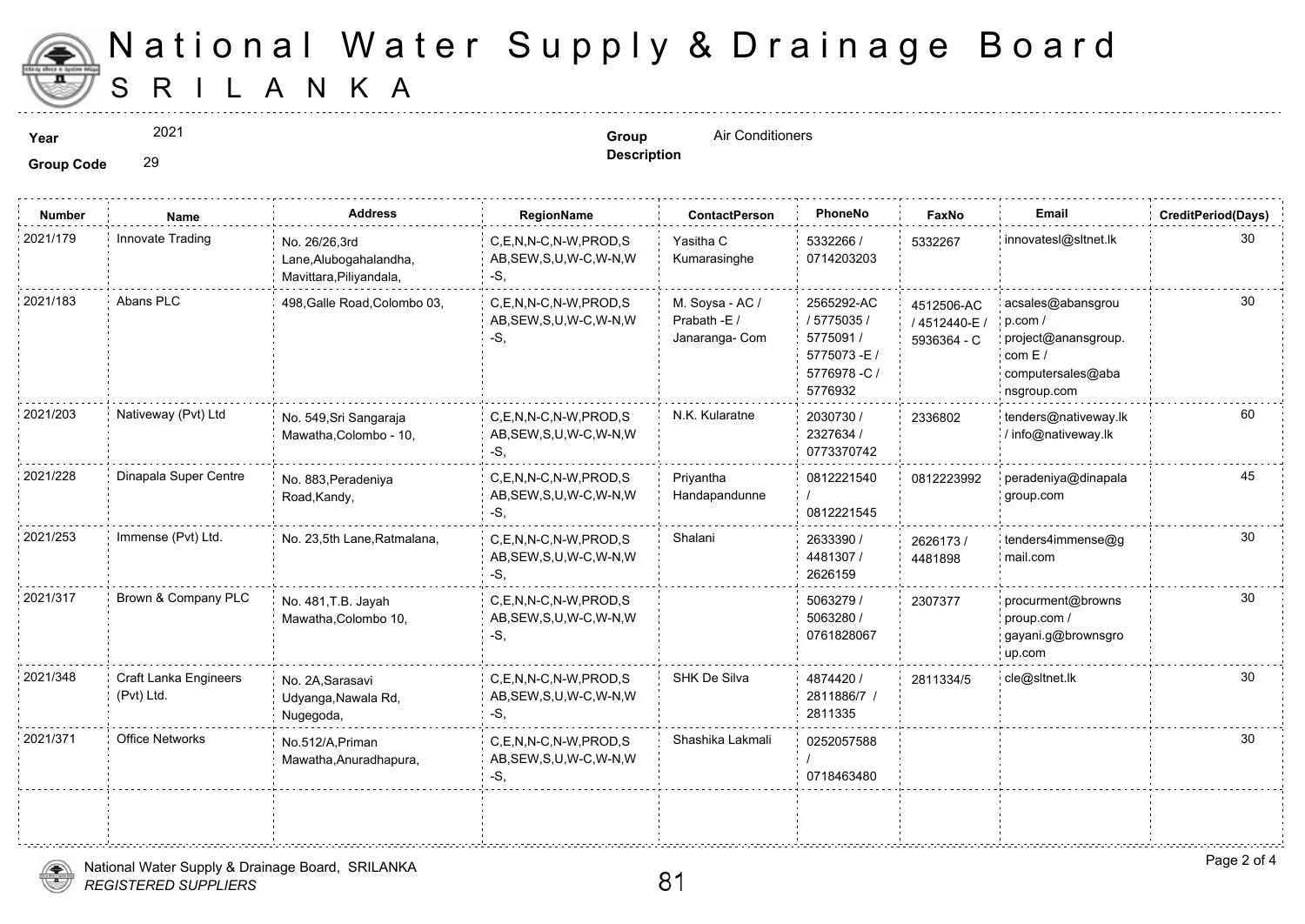

# S R I L A N K A National Water Supply & Drainage

2021

**Description**

**Year Conditioners Prophetical Conditioners Group Air Conditioners** 

**Group Code** 29

| <b>Number</b> | Name                                        | <b>Address</b>                                  | RegionName                                                   | <b>ContactPerson</b>          | PhoneNo                                             | Faxl   |
|---------------|---------------------------------------------|-------------------------------------------------|--------------------------------------------------------------|-------------------------------|-----------------------------------------------------|--------|
| 2021/372      | Vanoj Office Automation                     | 561/40, Priman<br>Mawatha, Anuradhapura,        | C.E.N.N-C.N-W.PROD.S<br>AB, SEW, S, U, W-C, W-N, W<br>-S,    | VP Wijesinghe                 | 0254580054                                          | 025222 |
| 2021/384      | Uni Tech Air<br>Conditioning Co.            | No. 1630/4, S.W. Perera<br>Mawatha, Rajagiriya, | C,E,N,N-C,N-W,PROD,S<br>AB, SEW, S, U, W-C, W-N, W<br>$-S$ , | chaminda                      | 2871886 /<br>0718371742<br>/2888680 /<br>0777333641 | 287188 |
| 2021/451      | S/L State Trading (Gen)<br>Corporation Ltd. | 100.Nawam<br>Mawatha, Colombo 02,               | C.E.N.N-C.N-W.PROD.S<br>AB, SEW, S, U, W-C, W-N, W<br>$-S$ . | <b>Mahesh Mendis</b>          | 2422342/4                                           | 244797 |
| 2021/458      | Vithanage Electricals                       | No. 199, Kesbewa<br>Road, Boralesgamuwa,        | C,E,N,N-C,N-W,PROD,S<br>AB, SEW, S, U, W-C, W-N, W<br>$-S$ . |                               | 2519001/071<br>4221886                              | 251900 |
| 2021/477      | Metropolitan Office (Pvt)<br>Ltd.           | No.12, Magazine<br>Road, Colombo 08,            | C.E.N.N-C.N-W.PROD.S<br>AB, SEW, S, U, W-C, W-N, W<br>-S,    | <b>Miss Tharindi</b>          | 2437797/<br>2696183                                 | 470026 |
| 2021/494      | A.S.K. Engineering &<br>Services (Pvt) Ltd. | No. 176/3, Dalthara, Piliyandala,               | C,E,N,N-C,N-W,PROD,S<br>AB, SEW, S, U, W-C, W-N, W<br>$-S.$  | <b>ASK Silva</b>              | 2619552 /<br>0779822568                             |        |
| 2021/498      | Thihara Ref &<br>Electricals (Pvt) Ltd.     | No. 84, Union Place, Colombo<br>02,             | C.E.N.N-C.N-W.PROD.S<br>AB, SEW, S, U, W-C, W-N, W<br>$-S$ , | <b>DHM Chaminda</b>           | 2307558 /<br>23143355                               | 245957 |
| 2021/518      | Himara Engineering                          | No. 742, Galle<br>Road, Nalluruwa, Panadura,    | C,E,N,N-C,N-W,PROD,S<br>AB, SEW, S, U, W-C, W-N, W<br>-S.    | AP Perera                     | 0382230856<br>0777537409                            |        |
| 2021/525      | K.R.A. Engineers                            | No. 46/1, Sri Sobitha<br>Mawatha, Wadduwa,      | C,E,N,N-C,N-W,PROD,S<br>AB, SEW, S, U, W-C, W-N, W<br>$-S$ . | K Vajira Shantha<br>(Manager) | 0382282093<br>0773729986                            | 038454 |
|               |                                             |                                                 |                                                              |                               |                                                     |        |